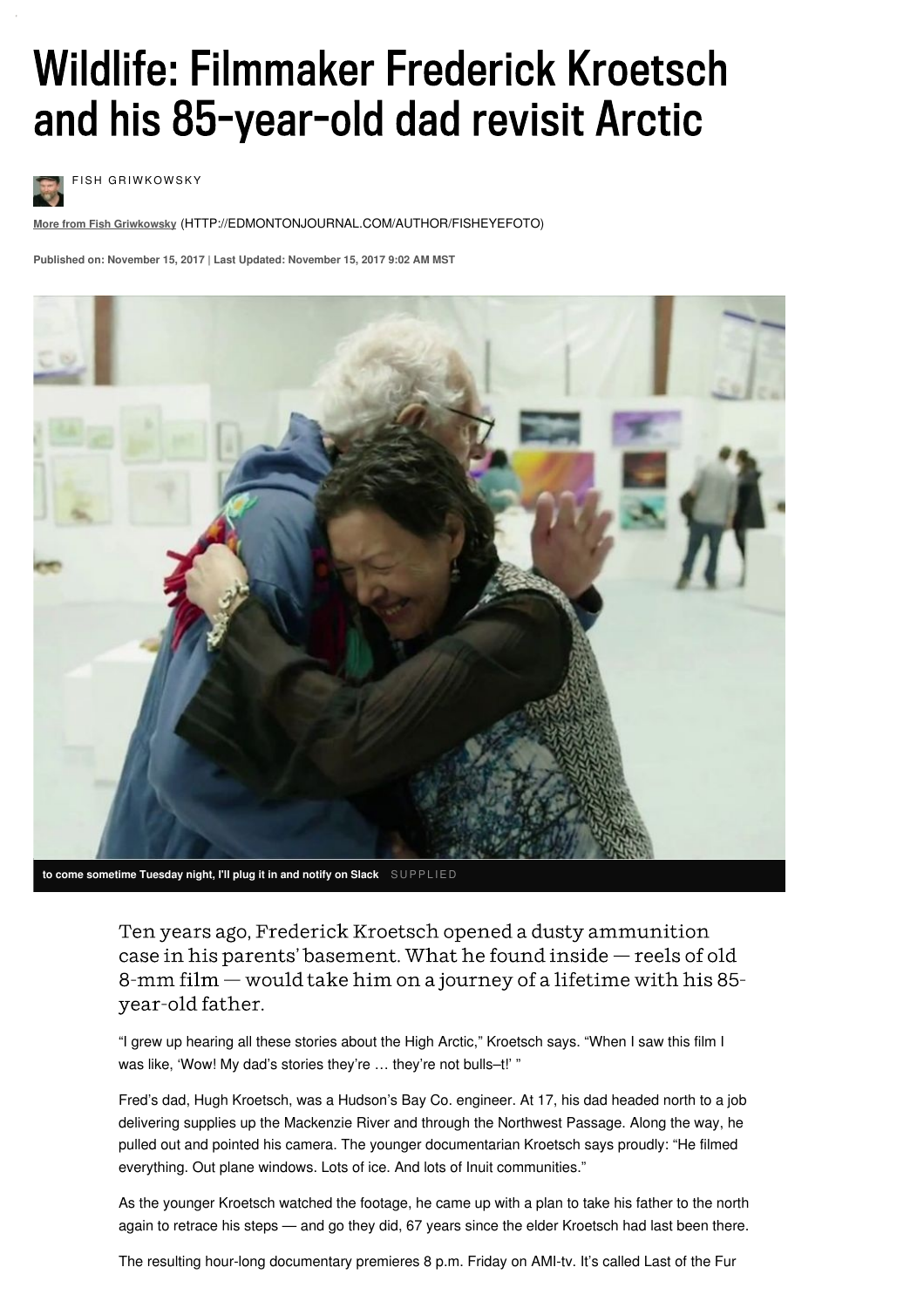Traders.

The father-son journey took them through Fort McMurray, Yellowknife, Gjoa Haven, Taloyoak, Cambridge Bay, Inuvik and Aklavik.

"Of course, we brought the footage with us and showed it in the communities we went to  $-$  to see if anybody would be interested.

"Entire towns showed up, wanting to see everything."

One long-ago shot of a young Inuit woman with a child bore amazing fruit. Now an old woman, that same girl was in the room watching.

"It turned out to be way more meaningful than we thought," says the filmmaker.

The film also sparked many conversations about notorious residential schools in the Arctic, the last in Canada persisting until 1996 in Inuvik.

"My dad had heard rumours of this stuff back in the '50s. Going back all these years later was incredibly eye-opening."

This altered the course of the documentary. "It stops being about my dad," says the filmmaker, "and starts being about the people of the north."

Of them, he notes, "The warmth of the people was amazing. They treated my dad like a super elder, with serious amounts of respect. It didn't matter that he was white — he was a part of their stories.

"One person up there, Roy Goose, related the fact oral histories are really important, too. My dad's oral histories haven't been recorded before — but some of my dad's footage and stories confirmed some of the oral history they have.

"He said he got 50 years younger when he got on that plane with me," Kroetsch says happily. "He's 85, and he would spend eight hours a day just talking to people.

"I was tired and he wasn't."

\*\*\*

A few notable concerts go on sale 10 a.m. Friday through Live Nation [\(https://www.livenation.com/\)](https://www.livenation.com/) .

Indie pop band Alvvays plays March 30 at the Starlite Room. Tickets are \$20. The Sheepdogs, meanwhile, are at Union Hall Feb. 20 — that'll set you back \$36.

Meanwhile, the Foo Fighters' Concrete and Gold tour is coming to Rogers Place, way off on Sept. 4, 2018. Those tickets are \$59 to \$99, and go on sale through Live Nation 10 a.m. Saturday. Note, the shows have been selling out, including in Las Vegas, NYC and Toronto.

\*\*\*

Finally, our recurring visit to outer space this week contains Star Trek: Discovery spoilers — at least from this universe.

The recent "mid-season finale" is as good a stop as any to look back at the ongoing storytelling mission of Star Trek, nine episodes into the franchise's first TV series in 12 years.

First up, let's shake off two basic myths. Rumours the new show was going to be the first arcdriven, non-episodic series were untrue from the incubator, as Enterprise — even Deep Space Nine, for that matter — got at least as arc-y as Discovery. And, let's face it, every single one of Discovery's nine episodes — even the recent two-parter — felt episodic: Space tardigrade. Mudd on the Klingon ship. Sarek down. Office party time loop. Saru unleashed. You get the idea. And there's nothing wrong with episodic, by the way.

For example, Magic to Make the Sanest Man Go Mad felt the most like the old Trek, presenting a villain and a problem to solve within the show's run time — fittingly, not the first time loop episode in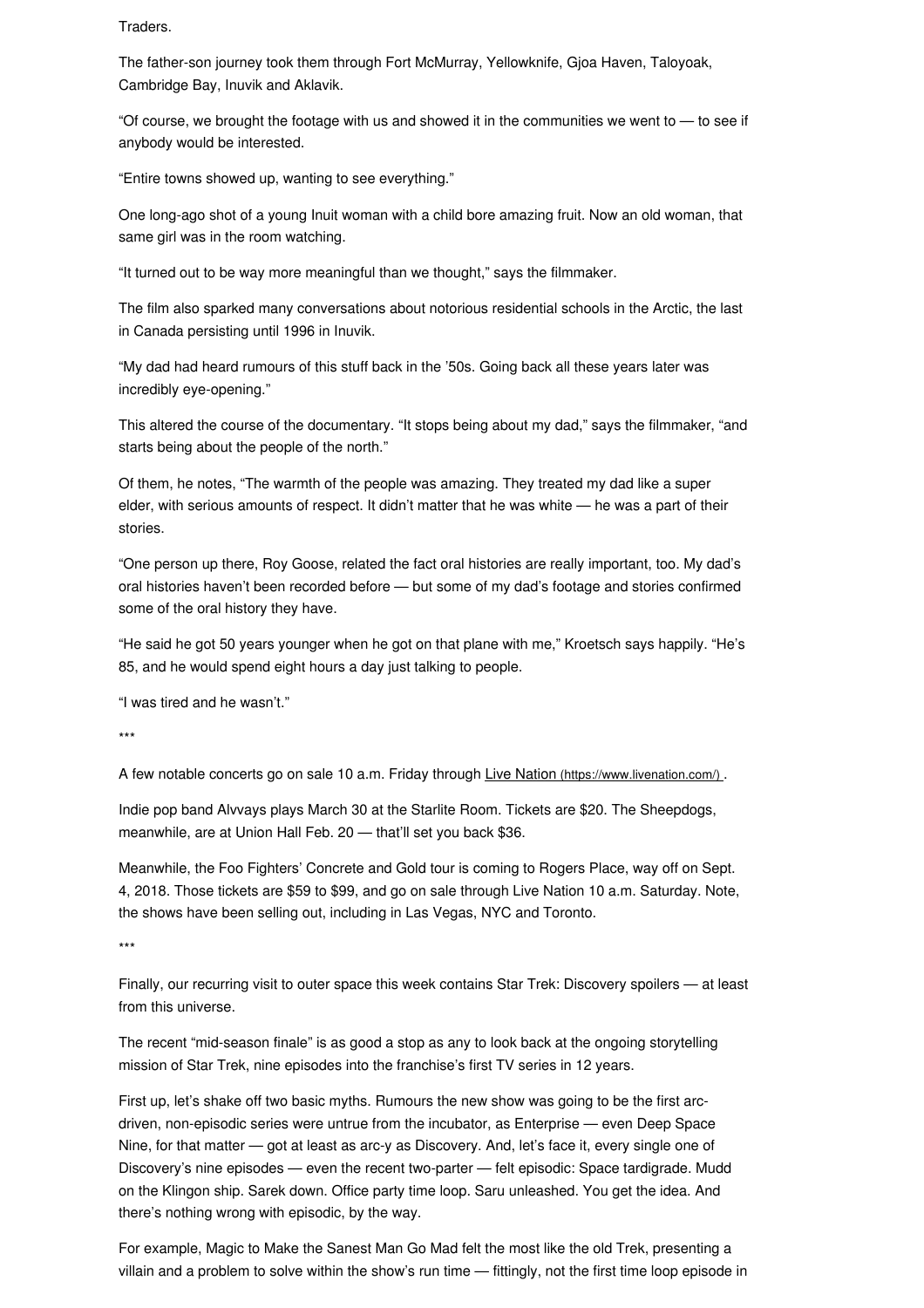Trek.

The best Easter egg here was Harry Mudd wearing what looked like an Andorian helmet as he runs out of that space whale. I've been bummed by the show's reliance on core-character nostalgia, especially the half-baked narrative involving Sarek. But subtler touches like the blue helmet or briefly seeing the names of Jeffrey Archer and Christopher Pike on a "best captains" list don't suck the air out of the room the way having an episode indirectly about Spock does.



**Are you sure Star Trek: Discovery isn't about the badass Capt. Lorca in a big way?** S U P P L I E D

OK, second myth: Discovery is the first show not about its captain — Michael Burnham is the main character. Well, except she's really not. I'm intrigued by Sonequa Martin-Green's performance. As a human raised on Vulcan, her vibe seems to be very chill all the time — hints of Data and Spock. But calm and capable is no match for the spore-infected flipping personalities of Stamets or — you got it — the Sun Tzu long-game bastard moves of Lorca. He's the show's most interesting character. He's also, let's note for the record, Discovery's captain.

And, of course, there's also the whole Ash Tyler sex-prisoner thing, where, for some better-beimportant reason, we haven't seen Klingon Voq since Tyler showed up. Is this some kind of Polka Dot Door Polkaroo phenomenon? Time will tell.

Anyway, here's the thing: I'm speaking about all these arcs and twists and people with passion. I want to know what's going to happen next. I am, in short, hooked. Star Trek wins again!

And it looks like they're addressing one of the most illogical phenomena in Trek ever: parallel worlds. The fan-favourite Mirror Universe aside, remember all the almost Earths of the original series? It's like there was a fire sale on Tattered American flags in '68 in L.A. But in the semi-finale, Stamets and Lorca are talking about divergent realities — so we're right on the doorway of making potential sense of all that weirdness.

And maybe, just maybe, explaining why Discovery's Klingons look absolutely nothing like the ones we're used to — both the sweaty guys in brown makeup and the long-haired pro-wrestlers you can short-circuit by calling them "Chicken."

Lots to think about. In the meantime and meaner space — the show returns Jan. 7.

[fgriwkowsky@postmedia.com](mailto:fgriwkowsky@postmedia.com) (mailto:fgriwkowsky@postmedia.com)

@fisheyefoto [\(http://instagram.com/fisheyefoto/?hl=en\)](http://instagram.com/fisheyefoto/?hl=en)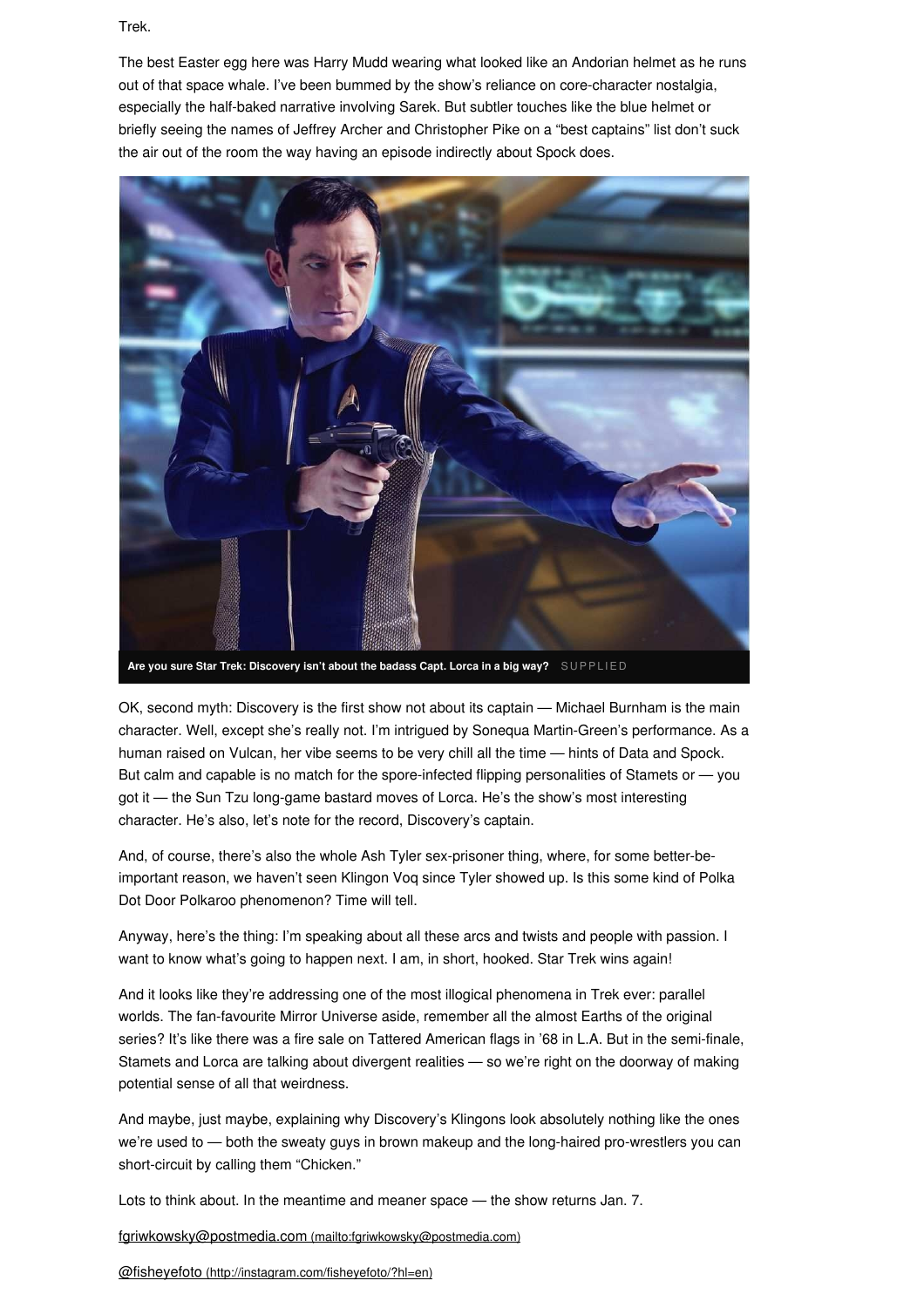#### **TRENDING STORIES**



 $\Omega$ 

Click to view the article in a new tab

‹ Previous Next ›

## This Week's Flyers



### **Comments**

We encourage all readers to share their views on our articles and blog posts. We are committed to maintaining a lively but civil forum for discussion, so we ask you to avoid personal attacks, and please keep your comments relevant and respectful. If you encounter a comment that is abusive, click the "X" in the upper right corner of the comment box to report spam or abuse. We are using Facebook commenting. Visit our FAQ page

[\(http://www.edmontonjournal.com/news/story.html?id=7195492\)](http://www.edmontonjournal.com/news/story.html?id=7195492) for more information.

| 0 Comments               | Sort by Newest $\triangleq$ |
|--------------------------|-----------------------------|
|                          |                             |
| This thread is closed    |                             |
| Facebook Comments Plugin |                             |



#### (HTTP://WWW.POSTMEDIA.COM)

© 2018 Postmedia Network Inc. All rights reserved.

Unauthorized distribution, transmission or republication strictly prohibited.